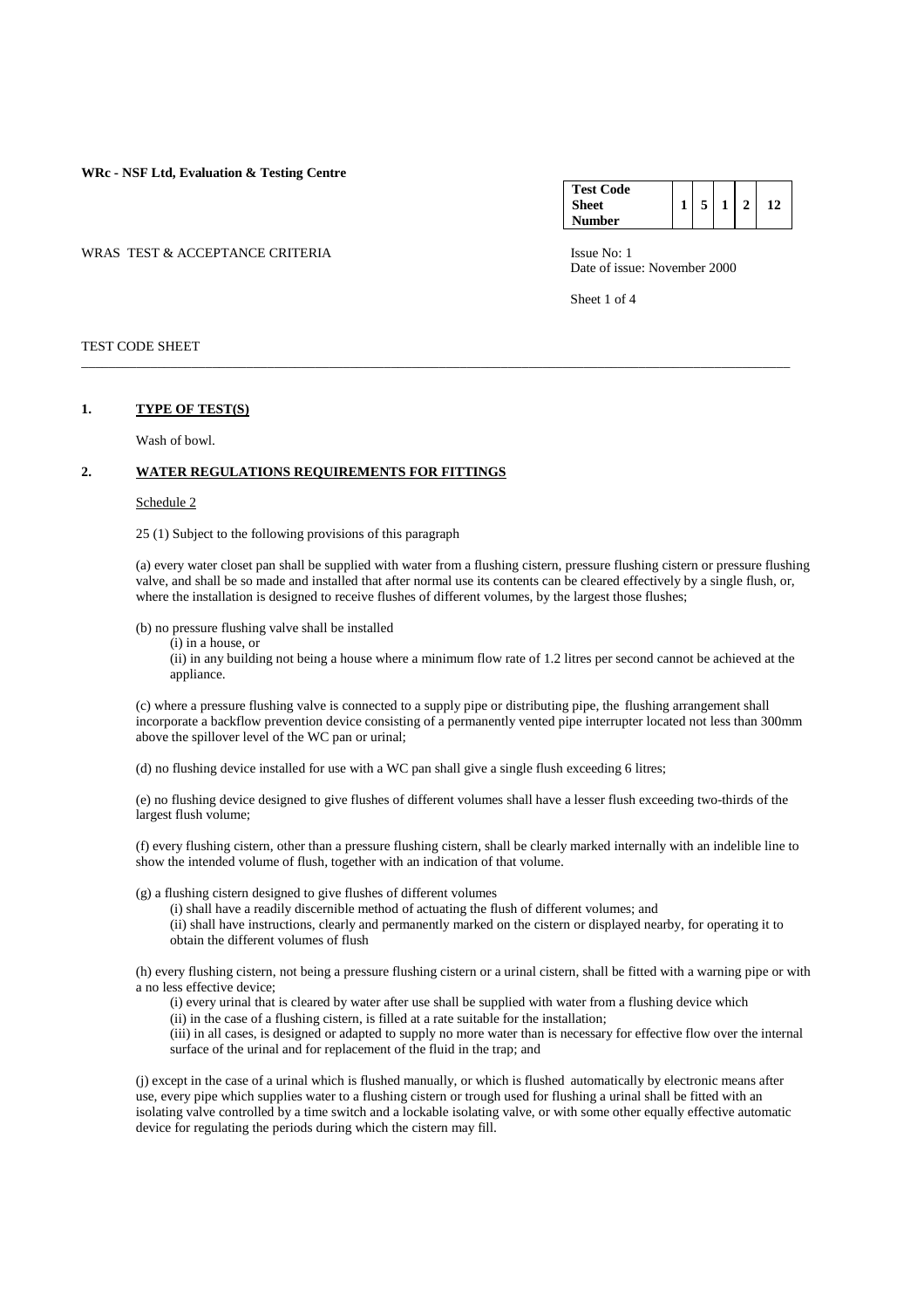| <b>Test Code</b> |  |  |  |
|------------------|--|--|--|
| Sheet            |  |  |  |
| <b>Number</b>    |  |  |  |

 Issue No: 1 Date of issue: November 2000

Sheet 2 of 4

(2) Every water closet, and every flushing device designed for use with a water closet, shall comply with a specification approved by the regulator for the purposes of this schedule.

\_\_\_\_\_\_\_\_\_\_\_\_\_\_\_\_\_\_\_\_\_\_\_\_\_\_\_\_\_\_\_\_\_\_\_\_\_\_\_\_\_\_\_\_\_\_\_\_\_\_\_\_\_\_\_\_\_\_\_\_\_\_\_\_\_\_\_\_\_\_\_\_\_\_\_\_\_\_\_\_\_\_\_\_\_\_\_\_\_\_\_\_\_\_\_\_\_\_\_\_\_\_\_\_

(3) The requirements of the sub-paragraphs (1) and (2) do not apply where faeces or urine are disposed of through an appliance that does not solely use fluid to remove the contents.

(4) The requirement in sub-paragraph (1) (I) shall be deemed to satisfied

(a) in the case of an automatically operated flushing cistern servicing urinals which is filled with water at a rate not exceeding

(i) 10 litres per hour for a cistern serving a single urinal;

 (ii) 7.5 litres per hour per urinal bowl or stall, or as the case may be, for each 700mm width of urinal slab, for a cistern serving two or more urinals;

(b) in the case of a manually or automatically operated pressure flushing valve used for a flushing urinals which delivers not more than 1.5 litres per bowl or position each time the device is operated.

(5) Until 1 January 2001 paragraphs (1) (a) and (d) shall have effect as if they provided as follows

(a) every water closet pan shall be supplied with water from a flushing cistern or trough of the valveless type which incorporates siphonic apparatus;

(b) no flushing device installed for use with a WC pan shall give a single flush exceeding 7.5 litres.

(6) Notwithstanding sub-paragraph 1(d), a flushing cistern installed before 1st July 1999 may be replaced by a cistern which delivers a similar volume and which may be either single flush or dual flush; but a single flush cistern may not be so replaced by a double flush cistern.

(7) In this paragraph

'PRESSURE FLUSHING CISTERN' means a WC Flushing device that utilises the pressure of water within the cistern supply pipe to compress air and increase the pressure of water available for flushing a WC pan.

'PRESSURE FLUSHING VALVE' means a self closing valve supplied with water directly from a supply pipe or a distributing pipe which when activated will discharge a pre determined flush volume.

'TRAP' means a pipe fitting or part of a sanitary appliance, that retains liquid to prevent the passage of foul air; and

'WARNING PIPE' means an overflow pipe whose outlet is located in a position where the discharge of water can be readily seen.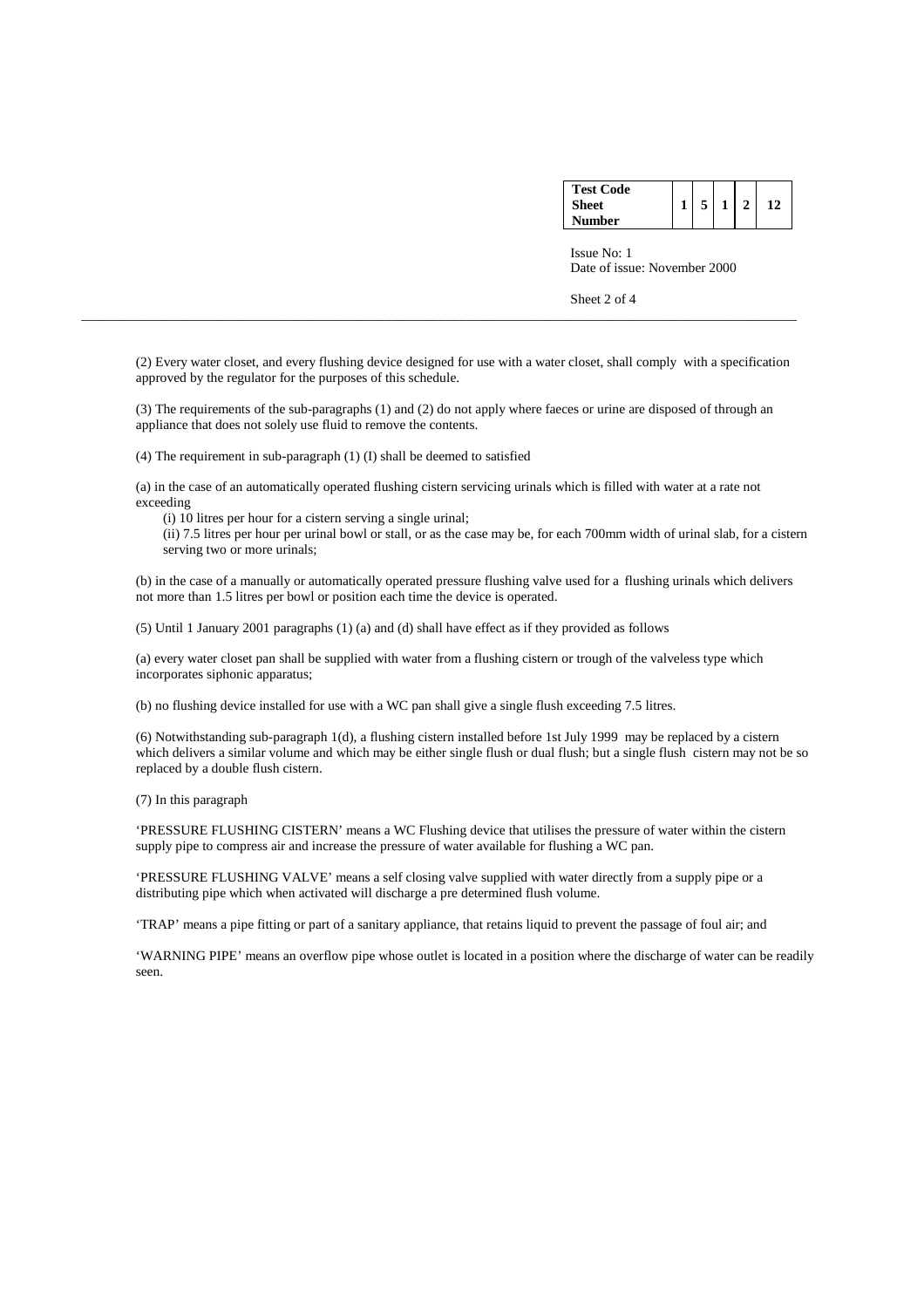| <b>Test Code</b> |                |  |  |
|------------------|----------------|--|--|
| Sheet            | 5 <sup>5</sup> |  |  |
| <b>Number</b>    |                |  |  |

 Issue No: 1 Date of issue: November 2000

Sheet 3 of 4

## **3. BRITISH STANDARDS OR WATER SPECIFICATION, DEEMED TO SATISFY WATER REGULATIONS REQUIREMENTS**

\_\_\_\_\_\_\_\_\_\_\_\_\_\_\_\_\_\_\_\_\_\_\_\_\_\_\_\_\_\_\_\_\_\_\_\_\_\_\_\_\_\_\_\_\_\_\_\_\_\_\_\_\_\_\_\_\_\_\_\_\_\_\_\_\_\_\_\_\_\_\_\_\_\_\_\_\_\_\_\_\_\_\_\_\_\_\_\_\_\_\_\_\_\_\_\_\_\_\_\_\_\_\_\_

3.1 None.

### **4. TEST PROCEDURE**

Note: Unless stated otherwise the temperature of the test fluid shall be  $20 \pm 10^{\circ}$ C.

4.1 Tests are applicable to the following fittings:

## **ALL WC CISTERNS AND PANS SUPPLIED AS SUITES, which require to be tested to the regulators specification.**

# **(A) ALL WC CISTERNS AND PANS SUPPLIED AS SUITES, which require to be tested to the regulators specification.**

\_\_\_\_\_\_\_\_\_\_\_\_\_\_\_\_\_\_\_\_\_\_\_\_\_\_\_\_\_\_\_\_\_\_\_\_\_\_\_\_\_\_\_\_\_\_\_\_\_\_\_\_\_\_\_\_\_\_\_\_\_\_\_\_\_\_\_\_\_\_\_\_\_\_\_\_\_\_\_\_\_\_\_\_\_\_\_\_\_\_\_\_\_\_\_\_\_\_\_\_\_\_\_\_

## 4.2 Apparatus

- a) WC pan with associated flushing cistern and/or flushing device, or a close coupled/one-piece suite, all meeting the appropriate requirements of this standard, installed in accordance with the manufacturer's instructions on a firm, flat horizontal/vertical surface as appropriate. The flushing device shall satisfy the requirements of this specification.
- b) supply of fine dry wooden sawdust;
- c) 2mm grade sieve;
- d) water supply.

# .4.3 Procedure

Set the dual-flush controller or setting if provided to the *full-flush volume* in accordance with the manufacturer's instructions. Fill any cistern to the marked water level. Shut off the water supply, unless essential for the normal operation of the flushing device.

NOTE: Where a water supply is essential for the normal operation of the device, maintain the supply at a hydraulic pressure of  $(1.5 \pm 0.1)$  bar or the minimum required to operate the device, whichever is the greater.

Moisten the complete inner surface of the WC pan below the flushing rim and above the water in the trap. Immediately afterwards, sprinkle 20g of sieved sawdust as completely and evenly as possible over the moistened surface. Operate the flushing device measure and record any area of unflushed surface.

Repeat the procedure a further four times.

## 4.4 Expression of results

On completion of the five test procedures calculate the arithmetic average of the unflushed area between the water level in the trap and the underside of the rim. Record compliance, or any failure to comply with the acceptance criteria